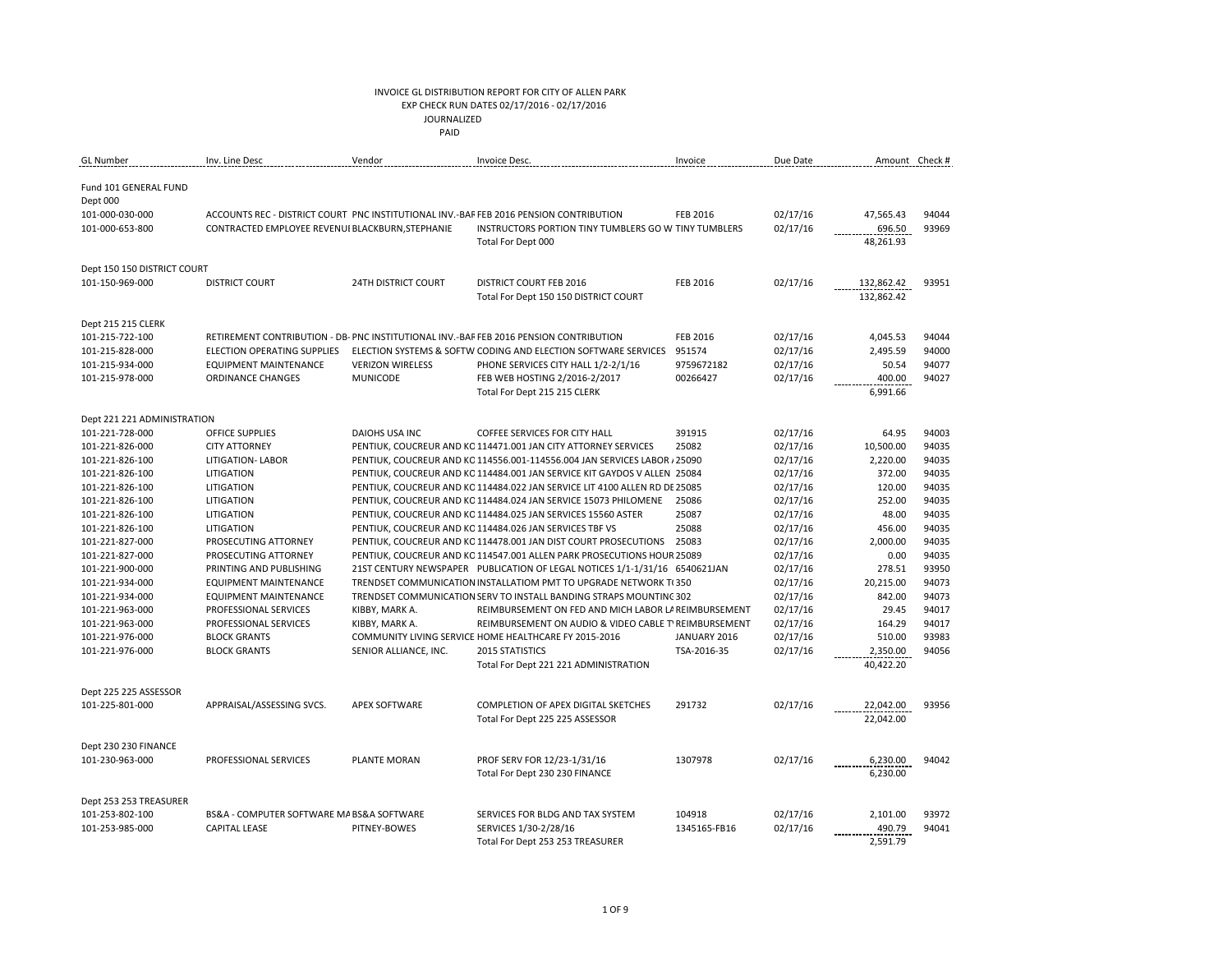| <b>GL</b> Number                          | Inv. Line Desc                                           | Vendor                                           | Invoice Desc.                                                                          | Invoice        | Due Date | Amount Check # |                |
|-------------------------------------------|----------------------------------------------------------|--------------------------------------------------|----------------------------------------------------------------------------------------|----------------|----------|----------------|----------------|
|                                           |                                                          |                                                  |                                                                                        |                |          |                |                |
| Dept 263 263 CITY HALL<br>101-263-853-000 | <b>TELEPHONE</b>                                         | AT&T                                             | SERVICES FOR 313-R02-2802 FOR DEC                                                      | 0534669060001  | 02/17/16 | 0.00           | $\overline{2}$ |
| 101-263-853-000                           | <b>TELEPHONE</b>                                         | AT & T LONG DISTANCE                             | LONG PHONE SERVICE 01/01-01/31/16                                                      | 02172016       | 02/17/16 | 5.07           | 93961          |
|                                           |                                                          |                                                  |                                                                                        |                |          |                |                |
| 101-263-853-000                           | <b>TELEPHONE</b>                                         | AT & T                                           | SERVICES 2/4-3/3/16                                                                    | 02172016       | 02/17/16 | 505.89         | 93962          |
| 101-263-920-000                           | UTILITIES                                                | <b>DTE ENERGY</b>                                | SERVICE 2/11-2/11/16                                                                   | 02172016       | 02/17/16 | 3,871.95       | 93999          |
| 101-263-985-000                           | CAPITAL OUTLAY-BUILDING LEASE ETNA SUPPLY COMPANY        |                                                  | PARTS FOR SENSUS BASE STATION AMI PROJEC S101554078.001                                |                | 02/17/16 | 35,000.00      | 94001          |
|                                           |                                                          |                                                  | Total For Dept 263 263 CITY HALL                                                       |                |          | 39,382.91      |                |
| Dept 305 305 POLICE DEPARTMENT            |                                                          |                                                  |                                                                                        |                |          |                |                |
| 101-305-722-100                           |                                                          |                                                  | RETIREMENT CONTRIBUTION - DB- PNC INSTITUTIONAL INV.-BAF FEB 2016 PENSION CONTRIBUTION | FEB 2016       | 02/17/16 | 62,221.42      | 94044          |
| 101-305-729-000                           | <b>K-9 SUPPLIES</b>                                      | PET SUPPLIES PLUS                                | <b>K-9 SUPPLIES</b>                                                                    | 25703          | 02/17/16 | 56.99          | 94038          |
| 101-305-761-000                           | PRISONER BOARD                                           |                                                  | MIDWEST MEDICAL CENTER PRISONER BLOOD ALCOHOL TEST                                     | 84712          | 02/17/16 | 25.00          | 94025          |
| 101-305-805-000                           | <b>VEHICLE TOWING</b>                                    | <b>CITY TOWING</b>                               | 52 VEH TOWING 1/1-1/15/16 16 PERSONAL PRI 1/1-1/15/16                                  |                | 02/17/16 | 5,655.00       | 93980          |
| 101-305-805-000                           | <b>VEHICLE TOWING</b>                                    | <b>CITY TOWING</b>                               | 76 VEH TOWED BY POLICE AND 17 PERSONAL P 1/16-1/31/16                                  |                | 02/17/16 | 7,405.00       | 93980          |
| 101-305-853-000                           | <b>TELEPHONE</b>                                         | <b>AT &amp; T</b>                                | SERVICES 2/4-3/3/16                                                                    | 02172016       | 02/17/16 | 137.03         | 93962          |
| 101-305-853-000                           | TELEPHONE- KEN SIMBERLY ORDIN VERIZON WIRELESS           |                                                  | PHONE SERVICES CITY HALL 1/2-2/1/16                                                    | 9759672182     | 02/17/16 | 27.77          | 94077          |
| 101-305-934-500                           | <b>COMPUTER BREAK-FIX</b>                                |                                                  | SOUTHERN MICHIGAN INFOR COMPUTER SERVICES FOR POLICE DEPT                              | 2245           | 02/17/16 | 160.00         | 94060          |
| 101-305-939-000                           | <b>VEHICLE MAINTENANCE</b>                               | CLASSIC AUTO WASH INC.                           | SERVICES FOR MONTH OF JANUARY                                                          | 1593           |          | 276.90         | 93981          |
|                                           |                                                          |                                                  |                                                                                        |                | 02/17/16 |                | 94013          |
| 101-305-939-000                           | <b>VEHICLE MAINTENANCE</b>                               | J'S CARWASH                                      | SERVICES FOR NOV, DEC AND JAN                                                          | 1393           | 02/17/16 | 112.00         |                |
| 101-305-961-000                           | POL. TRAIN-ACT 302 ST. GRANT                             | POLICE TECHINAL                                  | EDUCATIONAL SEMINAR FOR DET JAMES THOR 13081                                           |                | 02/17/16 | 375.00         | 94045          |
|                                           |                                                          |                                                  | Total For Dept 305 305 POLICE DEPARTMENT                                               |                |          | 76,452.11      |                |
| Dept 340 340 FIRE DEPARTMENT              |                                                          |                                                  |                                                                                        |                |          |                |                |
| 101-340-722-100                           |                                                          |                                                  | RETIREMENT CONTRIBUTION - DB- PNC INSTITUTIONAL INV.-BAF FEB 2016 PENSION CONTRIBUTION | FEB 2016       | 02/17/16 | 48.687.58      | 94044          |
| 101-340-757-000                           | <b>OPERATING SUPPLIES</b>                                | LOWE'S                                           | SUPPLIES FOR VARIOUS DEPT                                                              | JAN99006314951 | 02/17/16 | 59.57          | 94020          |
| 101-340-757-500                           | <b>RESCUE SUPPLIES</b>                                   |                                                  | BAKER'S GAS & WELDING SUI OXYGEN CYLINDER RENTAL FIRE DEPT                             | 09139148       | 02/17/16 | 51.56          | 93964          |
| 101-340-757-500                           | <b>RESCUE SUPPLIES</b>                                   | J & B MEDICAL SUPPLY, INC. RESCUE SUPPLIES       |                                                                                        | 2724870        | 02/17/16 | 4.08           | 94012          |
| 101-340-757-500                           | <b>RESCUE SUPPLIES</b>                                   | J & B MEDICAL SUPPLY, INC. RESCUE SUPPLIES       |                                                                                        | 2721521        | 02/17/16 | 16.62          | 94012          |
| 101-340-757-500                           | RESCUE SUPPLIES-FREIGHT                                  | PHYSIO CONTROL, INC                              | INFANT/CHIKD AED LEADS NEED GL ACCT FRON 116076784                                     |                | 02/17/16 | 45.00          | 94039          |
| 101-340-757-500                           | <b>RESCUE SUPPLIES</b>                                   | PHYSIO CONTROL, INC                              | <b>RESCUE SUPPLIES</b>                                                                 | 116077533      | 02/17/16 | 238.63         | 94039          |
| 101-340-757-500                           | <b>RESCUE SUPPLIES</b>                                   | PHYSIO CONTROL, INC                              | <b>RESCUE SUPPLIES</b>                                                                 | 116077550      | 02/17/16 | 1,578.53       | 94039          |
| 101-340-853-000                           | TELEPHONE-EDWARD CANN                                    | <b>VERIZON WIRELESS</b>                          | PHONE SERVICES CITY HALL 1/2-2/1/16                                                    | 9759672182     | 02/17/16 | 187.24         | 94077          |
| 101-340-920-000                           | <b>UTILITIES</b>                                         | <b>DTE ENERGY</b>                                | SERVICES 01/12-02/11/16                                                                | 02172016       | 02/17/16 | 1,893.84       | 93993          |
| 101-340-920-000                           | UTILITIES                                                | <b>DTE ENERGY</b>                                | SERVICE 2/11-2/11/16                                                                   | 02172016       | 02/17/16 | 3,064.42       | 93999          |
| 101-340-939-000                           | <b>VEHICLE MAINTENANCE</b>                               | BAKER'S GAS & WELDING SUI CYLINDER RENTAL        |                                                                                        | 09139264       | 02/17/16 | 19.45          | 93964          |
| 101-340-939-000                           | <b>VEHICLE MAINTENANCE</b>                               | <b>BELLE TIRE DISTRIBUTORS</b>                   | VEH MNT 2007 FORD EXPLORER FIRE DEPT                                                   | 27442524       | 02/17/16 | 575.96         | 93965          |
| 101-340-939-000                           | <b>VEHICLE MAINTENANCE</b>                               | INTERSTATE BATTERY OF SE N SUPPLIES LADDER TRUCK |                                                                                        | 110151047      | 02/17/16 | 767.70         | 94011          |
| 101-340-939-000                           | <b>VEHICLE MAINTENANCE</b>                               |                                                  | INTERSTATE BATTERY OF SE N CREDIT ON RET PARTS - CORE RETURN                           | 110151077      | 02/17/16 | (150.00)       | 94011          |
| 101-340-939-000                           |                                                          | <b>KIMBALL MIDWEST</b>                           | SHOP SUPPLIES FOR GARAGE                                                               | 4692542        | 02/17/16 | 44.10          | 94018          |
| 101-340-939-000                           | <b>VEHICLE MAINTENANCE</b><br><b>VEHICLE MAINTENANCE</b> | ROWLEY BROTHERS INC.                             | <b>BULK OIL</b>                                                                        | 2129936-00     |          | 80.88          | 94053          |
|                                           |                                                          |                                                  |                                                                                        |                | 02/17/16 |                |                |
| 101-340-939-000                           | <b>VEHICLE MAINTENANCE</b>                               | ROWLEY BROTHERS INC.                             | <b>BULK OIL</b>                                                                        | 2131001-00     | 02/17/16 | 208.46         | 94053          |
| 101-340-939-000                           | <b>VEHICLE MAINTENANCE</b>                               | <b>ROWLEY BROTHERS INC.</b>                      | <b>BULK OIL</b>                                                                        | 2131000-00     | 02/17/16 | 200.04         | 94053          |
| 101-340-939-000                           | <b>VEHICLE MAINTENANCE</b>                               | ROWLEY BROTHERS INC.                             | <b>BULK OIL</b>                                                                        | 2131003-00     | 02/17/16 | 243.60         | 94053          |
| 101-340-939-000                           | <b>VEHICLE MAINTENANCE</b>                               | WHEELED COACH                                    | <b>PARTS</b>                                                                           | 257487         | 02/17/16 | 209.68         | 94084          |
| 101-340-958-000                           | <b>MEMBERSHIP &amp; DUES</b>                             | <b>NFPA</b>                                      | RENEWAL MEMBERSHIP FOR CHIEF CANN THRI 6615307X                                        |                | 02/17/16 | 175.00         | 94031          |
| 101-340-958-000                           | <b>MEMBERSHIP &amp; DUES</b>                             | <b>NFPA</b>                                      | RENEWAL MEMBERSHIP CHIEF LAFOND THRU 4 6635040X                                        |                | 02/17/16 | 175.00         | 94032          |
|                                           |                                                          |                                                  | Total For Dept 340 340 FIRE DEPARTMENT                                                 |                |          | 58,376.94      |                |
|                                           |                                                          |                                                  |                                                                                        |                |          |                |                |
| Dept 445 445 DEPARTMENT OF PUBLIC SERVICE |                                                          |                                                  |                                                                                        | FFB 2016       |          |                | 94044          |
| 101-445-722-100                           |                                                          |                                                  | RETIREMENT CONTRIBUTION - DB- PNC INSTITUTIONAL INV.-BAF FEB 2016 PENSION CONTRIBUTION |                | 02/17/16 | 18.277.35      |                |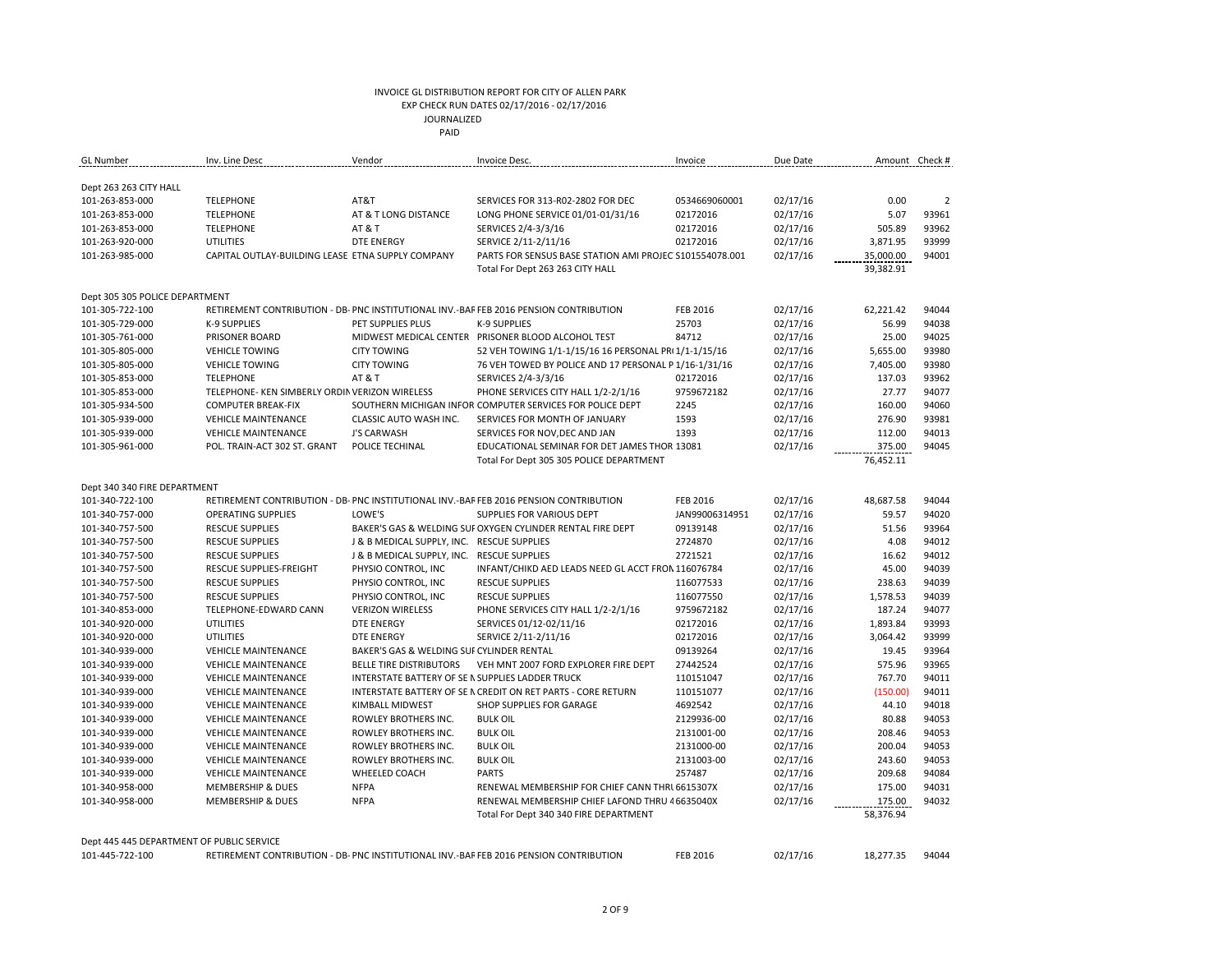| GL Number                     | Inv. Line Desc                                | Vendor                                    | Invoice Desc.                                                               | Invoice        | Due Date | Amount    | Check # |
|-------------------------------|-----------------------------------------------|-------------------------------------------|-----------------------------------------------------------------------------|----------------|----------|-----------|---------|
|                               |                                               |                                           |                                                                             |                |          |           |         |
| 101-445-757-000               | <b>OPERATING SUPPLIES</b>                     | <b>BRONER</b>                             | PARTS FOR WATER DEPT                                                        | 204205         | 02/17/16 | 70.20     | 93971   |
| 101-445-768-000               | <b>UNIFORMS</b>                               | LOCKE, JASON                              | REIMBURSEMENT FOR SAFETY SHOES                                              | REIMBURSEMENT  | 02/17/16 | 350.00    | 94019   |
| 101-445-853-000               | TELEPHONE-GARAGE                              | <b>VERIZON WIRELESS</b>                   | PHONE SERVICES CITY HALL 1/2-2/1/16                                         | 9759672182     | 02/17/16 | 50.54     | 94077   |
| 101-445-920-000               | <b>UTILITIES</b>                              | <b>DTE ENERGY</b>                         | SERVICES 01/12-02/11/16                                                     | 02172016       | 02/17/16 | 641.17    | 93993   |
| 101-445-920-000               | <b>UTILITIES</b>                              | <b>DTE ENERGY</b>                         | SERVICE 2/11-2/11/16                                                        | 02172016       | 02/17/16 | 1,461.44  | 93999   |
| 101-445-926-000               | <b>STREET LIGHTING</b>                        | <b>DTE ENERGY</b>                         | SERVICES FROM 1/1-2/3/16                                                    | 02172016       | 02/17/16 | 37,339.22 | 93998   |
| 101-445-931-000               | <b>BUILDING MAINTENANCE</b>                   | LOWE'S                                    | SUPPLIES FOR VARIOUS DEPT                                                   | JAN99006314951 | 02/17/16 | 271.88    | 94020   |
| 101-445-939-000               | <b>VEHICLE MAINTENANCE</b>                    | BAKER'S GAS & WELDING SUF CYLINDER RENTAL |                                                                             | 09139264       | 02/17/16 | 19.45     | 93964   |
| 101-445-939-000               | <b>VEHICLE MAINTENANCE</b>                    |                                           | CUMMINS BRIDGEWAY, LLC. SERVICES AND PARTS FOR REPAIRS ON CHIPPEF 002-64583 |                | 02/17/16 | 798.50    | 93985   |
| 101-445-939-000               | <b>VEHICLE MAINTENANCE</b>                    | <b>GLENDALE AUTO VALUE</b>                | PARTS FOR 2000 FORD F250 PICKUP                                             | 359-99076      | 02/17/16 | 151.99    | 94005   |
| 101-445-939-000               | <b>VEHICLE MAINTENANCE</b>                    | <b>GLENDALE AUTO VALUE</b>                | CREDIT FOR PARTS PURCHASE ON INV 98857                                      | CM359-99593    | 02/17/16 | (60.00)   | 94005   |
| 101-445-939-000               | <b>VEHICLE MAINTENANCE</b>                    | <b>KIMBALL MIDWEST</b>                    | SHOP SUPPLIES FOR GARAGE                                                    | 4692542        | 02/17/16 | 44.10     | 94018   |
| 101-445-939-000               | <b>VEHICLE MAINTENANCE</b>                    | ROWLEY BROTHERS INC.                      | <b>BULK OIL</b>                                                             | 2129936-00     | 02/17/16 | 80.88     | 94053   |
| 101-445-939-000               | <b>VEHICLE MAINTENANCE</b>                    | ROWLEY BROTHERS INC.                      | <b>BULK OIL</b>                                                             | 2131001-00     | 02/17/16 | 208.46    | 94053   |
| 101-445-939-000               | <b>VEHICLE MAINTENANCE</b>                    | ROWLEY BROTHERS INC.                      | <b>BULK OIL</b>                                                             | 2131000-00     | 02/17/16 | 200.04    | 94053   |
| 101-445-939-000               | <b>VEHICLE MAINTENANCE</b>                    | ROWLEY BROTHERS INC.                      | <b>BULK OIL</b>                                                             | 2131003-00     | 02/17/16 | 243.60    | 94053   |
| 101-445-939-000               | <b>VEHICLE MAINTENANCE</b>                    | <b>VILLAGE FORD</b>                       | <b>PARTS</b>                                                                | 165132         | 02/17/16 | 162.77    | 94079   |
| 101-445-958-000               | <b>MEMBERSHIP &amp; DUES</b>                  |                                           | AMERICAN PUBLIC WORK AS! 2016 MEMBERSHIP RENEWAL                            | 2016 RENEWAL   | 02/17/16 | 20.00     | 93958   |
| 101-445-962-000               | MISCELLANEOUS                                 |                                           | COMPREHENSIVE TESTING SC DOT UDS & BAT SHIPMAN, GARAD, FARMER ANI 2131      |                | 02/17/16 | 262.00    | 93984   |
| 101-445-962-000               | MISCELLANEOUS                                 | MIDWEST MEDICAL CENTER DOT PHYSICALS      |                                                                             | 84880          | 02/17/16 | 700.00    | 94025   |
| 101-445-985-000               | <b>CAPITAL OUTLAY</b>                         |                                           | WILLIAM MOLNAR ROOFING COLLEGE PUMT STATION ROOF REPLACEMENT 11458          |                | 02/17/16 | 19,282.50 | 94086   |
|                               |                                               |                                           | Total For Dept 445 445 DEPARTMENT OF PUBLIC SERVICE                         |                |          | 80,576.09 |         |
|                               |                                               |                                           |                                                                             |                |          |           |         |
| Dept 707 707 PARKS & REC      |                                               |                                           |                                                                             |                |          |           |         |
| 101-707-784-000               | <b>PARK SERVICES</b>                          | SAVONE CEMENT, INC.                       | REMOVED ALL FENCING CLEAN UP AT PRETTY F C-196                              |                | 02/17/16 | 9,250.00  | 94055   |
| 101-707-853-000               | <b>TELEPHONE</b>                              | AT & T                                    | SERVICES 2/4-3/3/16                                                         | 02172016       | 02/17/16 | 26.91     | 93962   |
| 101-707-920-000               | <b>UTILITIES</b>                              | <b>DTE ENERGY</b>                         | SERVICES 01/12-02/11/16                                                     | 02172016       | 02/17/16 | 166.05    | 93993   |
| 101-707-920-000               | <b>UTILITIES</b>                              | <b>DTE ENERGY</b>                         | SERVICE 2/11-2/11/16                                                        | 02172016       | 02/17/16 | 556.29    | 93999   |
| 101-707-931-000               | <b>BUILDING MAINTENANCE</b>                   | <b>EXPERT HEATING &amp; COOLING PARTS</b> |                                                                             | J001604        | 02/17/16 | 3,860.00  | 94002   |
| 101-707-939-000               | <b>VEHICLE MAINTENANCE</b>                    | BAKER'S GAS & WELDING SUF CYLINDER RENTAL |                                                                             | 09139264       | 02/17/16 | 19.45     | 93964   |
| 101-707-939-000               | <b>VEHICLE MAINTENANCE</b>                    | KIMBALL MIDWEST                           | SHOP SUPPLIES FOR GARAGE                                                    | 4692542        | 02/17/16 | 44.10     | 94018   |
| 101-707-939-000               | <b>VEHICLE MAINTENANCE</b>                    | ROWLEY BROTHERS INC.                      | <b>BULK OIL</b>                                                             | 2129936-00     | 02/17/16 | 80.88     | 94053   |
| 101-707-939-000               | <b>VEHICLE MAINTENANCE</b>                    | ROWLEY BROTHERS INC.                      | <b>BULK OIL</b>                                                             | 2131001-00     | 02/17/16 | 208.46    | 94053   |
| 101-707-939-000               | <b>VEHICLE MAINTENANCE</b>                    | ROWLEY BROTHERS INC.                      | <b>BULK OIL</b>                                                             | 2131000-00     | 02/17/16 | 200.04    | 94053   |
| 101-707-939-000               | <b>VEHICLE MAINTENANCE</b>                    | ROWLEY BROTHERS INC.                      | <b>BULK OIL</b>                                                             | 2131003-00     | 02/17/16 | 243.60    | 94053   |
| 101-707-962-000               | MISCELLANEOUS                                 |                                           | COMPREHENSIVE TESTING SC DOT UDS & BAT SHIPMAN, GARAD, FARMER ANI 2131      |                | 02/17/16 | 124.00    | 93984   |
|                               |                                               |                                           | Total For Dept 707 707 PARKS & REC                                          |                |          | 14,779.78 |         |
|                               |                                               |                                           |                                                                             |                |          |           |         |
| Dept 751 751 COMMUNITY CENTER |                                               |                                           |                                                                             |                |          |           |         |
| 101-751-756-000               | CONTRACTED EMPLOYEES EXPENS ARNOLDY, MATTHEW  |                                           | REFEREE/SCOREKEEPING FOR COMM CTR                                           | REFEREE        | 02/17/16 | 234.00    | 93959   |
| 101-751-756-000               | CONTRACTED EMPLOYEES EXPENS ARNOLDY, NICHOLAS |                                           | REFEREE/SCOREKEEPER FOR COMM CTR                                            | REFEREE        | 02/17/16 | 468.00    | 93960   |
| 101-751-756-000               | CONTRACTED EMPLOYEES EXPENS MARSEE, JAKOB     |                                           | REFEREE/SCORKEEPING FOR COMM CTR                                            | REFEREE        | 02/17/16 | 70.00     | 94022   |
| 101-751-756-000               | CONTRACTED EMPLOYEES EXPENS WALKER, MATTHEW   |                                           | REFEREE SCOREKEPPING FOR COMM CTR                                           | REFEREE        | 02/17/16 | 270.00    | 94081   |
| 101-751-757-000               | <b>OPERATING SUPPLIES</b>                     | <b>GORDON FOOD SERV.</b>                  | SUPPLIES FOR PARKS & REC                                                    | 168074693      | 02/17/16 | 334.30    | 94006   |
| 101-751-757-000               | <b>OPERATING SUPPLIES</b>                     | GORDON FOOD SERV.                         | <b>SUPPLIES FOR PARKS &amp; REC</b>                                         | 917042395      | 02/17/16 | 32.06     | 94006   |
| 101-751-757-000               | <b>OPERATING SUPPLIES</b>                     | PEPSI COLA                                | SUPPLIES FOR COMMUNITY CENTER                                               | 84453507       | 02/17/16 | 524.95    | 94037   |
| 101-751-757-000               | <b>OPERATING SUPPLIES</b>                     | PROPANE SERVICES                          | <b>MOTOR FUEL OIL</b>                                                       | U0092321       | 02/17/16 | 268.71    | 94047   |
| 101-751-757-000               | <b>OPERATING SUPPLIES</b>                     | <b>RICHARDS LCI</b>                       | PIZZA FOR BASKETBALL PROGRAM                                                | 2015737        | 02/17/16 | 160.00    | 94050   |
| 101-751-757-000               | <b>OPERATING SUPPLIES</b>                     | <b>SYSCO DETROIT LLC</b>                  | <b>SUPPLIES FOR PARK &amp; REC</b>                                          | 602030711      | 02/17/16 | 562.34    | 94067   |
| 101-751-920-000               | <b>UTILITIES</b>                              | ALLEN PARK, CITY OF.                      | WATER BILL FOR 12/1-1/1/6 COMM CTR                                          | 401-WH158-00   | 02/17/16 | 1.680.03  | 93954   |
|                               |                                               |                                           |                                                                             |                |          |           |         |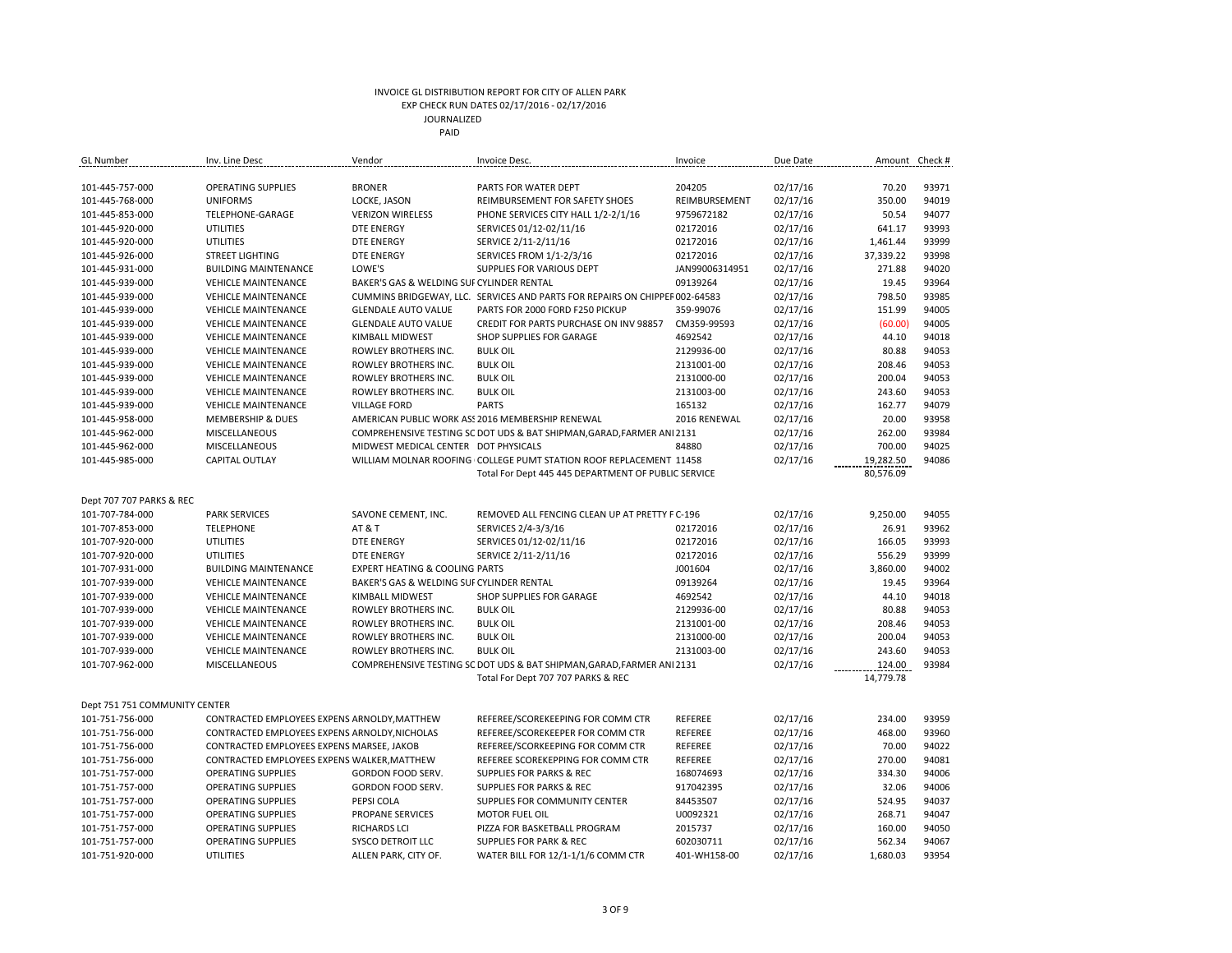| <b>GL</b> Number                | Inv. Line Desc                                                                       | Vendor                                         | Invoice Desc.                                                            | Invoice            | Due Date |            | Amount Check # |
|---------------------------------|--------------------------------------------------------------------------------------|------------------------------------------------|--------------------------------------------------------------------------|--------------------|----------|------------|----------------|
|                                 |                                                                                      |                                                |                                                                          |                    |          |            |                |
| 101-751-920-000                 | <b>UTILITIES</b>                                                                     | <b>DTE ENERGY</b>                              | SERVICE 2/11-2/11/16                                                     | 02172016           | 02/17/16 | 6,543.29   | 93999          |
| 101-751-931-000                 | <b>BUILDING MAINTENANCE</b>                                                          |                                                | EXPERT HEATING & COOLING SERVICE CALL ON IVU SERVER WITH COMM CTF W18807 |                    | 02/17/16 | 653.00     | 94002          |
| 101-751-931-000                 | <b>BUILDING MAINTENANCE</b>                                                          |                                                | EXPERT HEATING & COOLING REPLACE IGNITION CONTROL COMM CTR               | W18909             | 02/17/16 | 273.13     | 94002          |
| 101-751-931-000                 | <b>BUILDING MAINTENANCE</b>                                                          |                                                | FRANK TARNOWSKI PLUMBIN PARTS & LABOR VARIOUS REPAIRS                    | 9171-16            | 02/17/16 | 800.00     | 94004          |
| 101-751-931-000                 | <b>BUILDING MAINTENANCE</b>                                                          | LOWE'S                                         | SUPPLIES FOR VARIOUS DEPT                                                | JAN99006314951     | 02/17/16 | 220.38     | 94020          |
| 101-751-931-000                 | <b>BUILDING MAINTENANCE</b>                                                          | NETWORK SERVICES COMP                          | <b>SUPPLIES</b>                                                          | 6365679-00         | 02/17/16 | 8.85       | 94029          |
| 101-751-931-000                 | <b>BUILDING MAINTENANCE</b>                                                          | NETWORK SERVICES COMP                          | <b>SUPPLIES</b>                                                          | 6365675-00         | 02/17/16 | 21.37      | 94029          |
| 101-751-931-000                 | <b>BUILDING MAINTENANCE</b>                                                          | NETWORK SERVICES COMP                          | <b>SUPPLIES</b>                                                          | 6365623-00         | 02/17/16 | 108.81     | 94029          |
| 101-751-931-000                 | <b>BUILDING MAINTENANCE</b>                                                          | <b>ORKIN</b>                                   | SERVICE FOR FEB 3,2016                                                   | <b>FEB SERVICE</b> | 02/17/16 | 70.00      | 94034          |
| 101-751-934-000                 | <b>EQUIPMENT MAINTENANCE</b>                                                         | GREAT LAKES ACE 18415                          | SUPPLIES FOR PARKS & REC                                                 | 845/416            | 02/17/16 | 17.96      | 93952          |
| 101-751-934-000                 | <b>EQUIPMENT MAINTENANCE</b>                                                         | GREAT LAKES ACE 18415                          | <b>SUPPLIES FOR PARKS&amp;REC</b>                                        | 742/416            | 02/17/16 | 7.96       | 93952          |
| 101-751-934-000                 | <b>EQUIPMENT MAINTENANCE</b>                                                         |                                                | C&S ICE RESURFACING SERVI( PARTS AND SHIPPING FOR ZOMBONI PART           | 2924               | 02/17/16 | 275.28     | 93975          |
| 101-751-934-000                 | <b>EQUIPMENT MAINTENANCE</b>                                                         | DSM SAW & KNIFE LLC                            | ICE BLADE SHARPEN                                                        | 2695               | 02/17/16 | 41.00      | 93992          |
| 101-751-934-000                 | <b>EQUIPMENT MAINTENANCE</b>                                                         | PHYSIO CONTROL, INC                            | INFANT/CHIKD AED LEADS NEED GL ACCT FRON 116076784                       |                    | 02/17/16 | 100.49     | 94039          |
| 101-751-934-000                 | EQUIPMENT MAINTENANCE                                                                | SERV-ICE REFRIGERATION, IN PARTS FOR ICE ARENA |                                                                          | AP122215           | 02/17/16 | 664.53     | 94057          |
|                                 |                                                                                      |                                                | Total For Dept 751 751 COMMUNITY CENTER                                  |                    |          | 14,410.44  |                |
|                                 |                                                                                      |                                                | Total For Fund 101 GENERAL FUND                                          |                    |          | 543,380.27 |                |
|                                 |                                                                                      |                                                |                                                                          |                    |          |            |                |
| Fund 202 MAJOR STREET FUND      |                                                                                      |                                                |                                                                          |                    |          |            |                |
| Dept 475 475 TRAFFIC SERVICES   |                                                                                      |                                                |                                                                          |                    |          |            |                |
| 202-475-703-050                 | INTERFUND LABOR/EQUIP - TRAFF MICHIGAN DEPT. OF TRANSPI SIGNAL ENERGY 7/1/15-9/30/15 |                                                |                                                                          | SE384374           | 02/17/16 | 113.64     | 94024          |
| 202-475-757-000                 | <b>OPERATING SUPPLIES</b>                                                            | CDW GOVERNMENT, INC.                           | <b>DPS SIGN SHOP</b>                                                     | <b>BRL4533</b>     | 02/17/16 | 678.68     | 93978          |
| 202-475-757-000                 | <b>OPERATING SUPPLIES</b>                                                            | LOCKE, JASON                                   | REIMBURSEMENT MICH TEMPORARY TRAFFIC (REIMBURSEMENT3                     |                    | 02/17/16 | 89.24      | 94019          |
|                                 |                                                                                      |                                                | Total For Dept 475 475 TRAFFIC SERVICES                                  |                    |          | 881.56     |                |
| Dept 479 PRESERVATION - STREETS |                                                                                      |                                                |                                                                          |                    |          |            |                |
| 202-479-757-000                 | <b>OPERATING SUPPLIES</b>                                                            | CADILLAC ASPHALT LLC                           | <b>COLD MIX</b>                                                          | 284783             | 02/17/16 | 1,101.98   | 93976          |
| 202-479-801-205                 | PROF'L SERVICES -                                                                    | WAYNE COUNTY - ACCTS. RECTRAFFIC SIGNAL 10/15  |                                                                          | 282688             | 02/17/16 | 992.88     | 94083          |
|                                 |                                                                                      |                                                | Total For Dept 479 PRESERVATION - STREETS                                |                    |          | 2,094.86   |                |
|                                 |                                                                                      |                                                |                                                                          |                    |          |            |                |
|                                 |                                                                                      |                                                | Total For Fund 202 MAJOR STREET FUND                                     |                    |          | 2,976.42   |                |
| Fund 203 LOCAL STREET FUND      |                                                                                      |                                                |                                                                          |                    |          |            |                |
| Dept 479 PRESERVATION - STREETS |                                                                                      |                                                |                                                                          |                    |          |            |                |
| 203-479-757-000                 | <b>OPERATING SUPPLIES</b>                                                            | CADILLAC ASPHALT LLC                           | <b>COLD MIX</b>                                                          | 284783             | 02/17/16 | 1,101.97   | 93976          |
| 203-479-801-205                 | PROF'L SERVICES - PRESERVATION BUCCILLI GROUP, LLC                                   |                                                | R TOLLIVER BID SPEC PREPARATION 1/4-1/8/16 1569                          |                    | 02/17/16 | 2,700.00   | 93973          |
| 203-479-801-220                 | PROF'L SERVICES -TREES                                                               | T-N-T TREE SERVICE INC                         | REMOVE AND CLEAN UP ON 3 TREES BECKER N 09224                            |                    | 02/17/16 | 3,343.75   | 94068          |
| 203-479-801-220                 | PROF'L SERVICES - TREES                                                              | T-N-T TREE SERVICE INC                         | REMOVE AND CLEAN UP 3 TREES PARK, PLEASAI 09222                          |                    | 02/17/16 | 3,143.75   | 94068          |
| 203-479-801-220                 | <b>PROF'L SERVICES -TREES</b>                                                        | T-N-T TREE SERVICE INC                         | REMOVE AND CLEAN UP 4 TREES MELBOURNE, 09226                             |                    | 02/17/16 | 3,450.00   | 94068          |
|                                 |                                                                                      |                                                | Total For Dept 479 PRESERVATION - STREETS                                |                    |          | 13,739.47  |                |
|                                 |                                                                                      |                                                | Total For Fund 203 LOCAL STREET FUND                                     |                    |          | 13,739.47  |                |
| Fund 226 RUBBISH FUND           |                                                                                      |                                                |                                                                          |                    |          |            |                |
| Dept 450 450 RUBBISH            |                                                                                      |                                                |                                                                          |                    |          |            |                |
| 226-450-817-000                 | <b>WASTE DISPOSAL</b>                                                                | <b>REPUBLIC SERVICES</b>                       | RESIDENTIAL SERVICE 1/1-1/31/16                                          | 0241-002902826     | 02/17/16 | 120,240.00 | 94049          |
| 226-450-817-000                 | <b>WASTE DISPOSAL</b>                                                                | SIGN SPECIALTIES                               | ALLEN PARK COMPOST STICKERS                                              | 02042016           | 02/17/16 | 750.00     | 94059          |
| 226-450-900-000                 | PRINTING & PUBLISHING                                                                | <b>MEL PRINTING</b>                            | 2016 ALLEN PARK RECYCLING CALENDARS                                      | 17249              | 02/17/16 | 1,315.00   | 94023          |
|                                 |                                                                                      |                                                | Total For Dept 450 450 RUBBISH                                           |                    |          | 122,305.00 |                |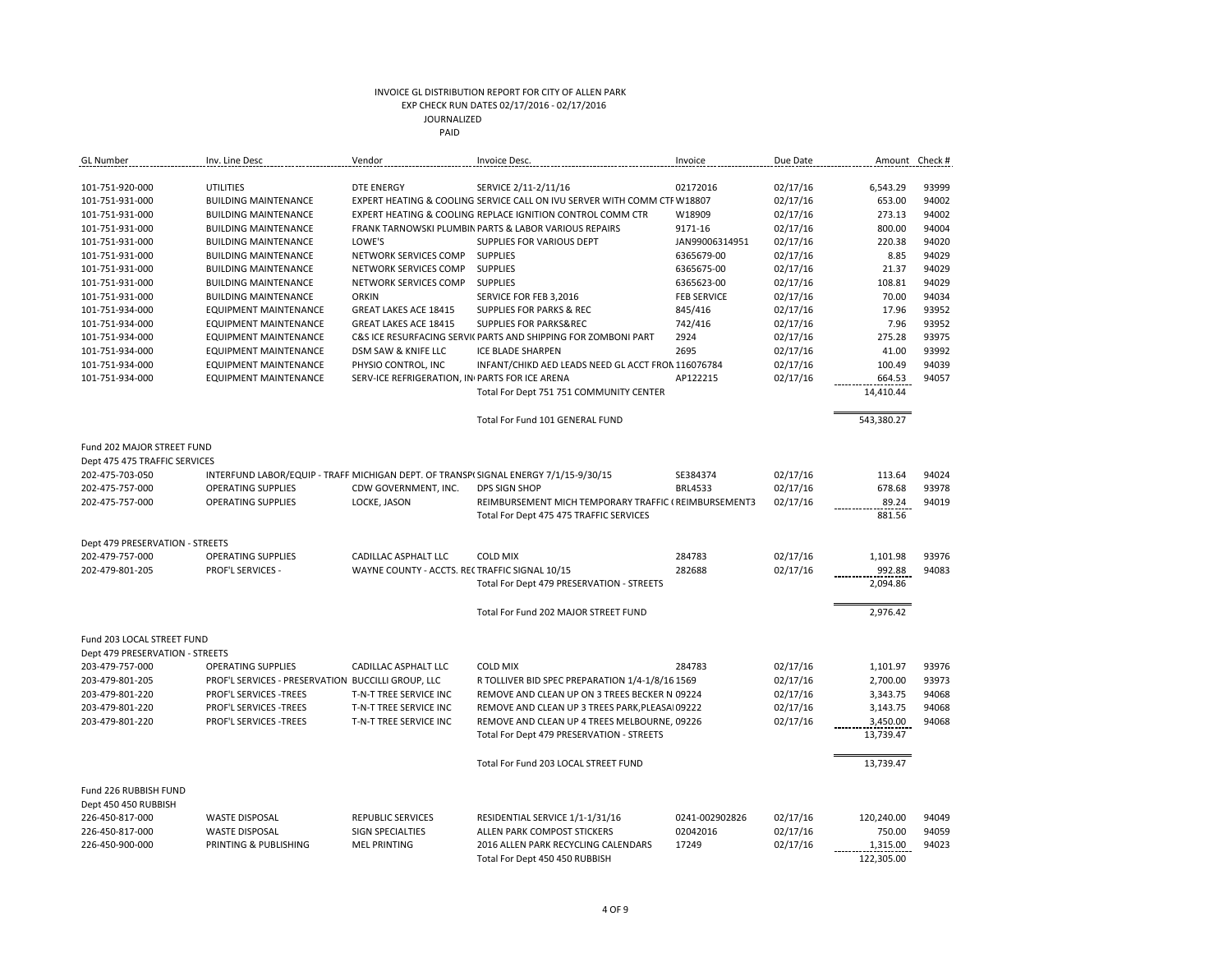# INVOICE GL DISTRIBUTION REPORT FOR CITY OF ALLEN PARK EXP CHECK RUN DATES 02/17/2016 - 02/17/2016

 JOURNALIZED **PAID PAID** 

| <b>GL</b> Number                   | Inv. Line Desc                                   | Vendor                                    | Invoice Desc.                                                                          | Invoice         | Due Date | Amount Check # |       |
|------------------------------------|--------------------------------------------------|-------------------------------------------|----------------------------------------------------------------------------------------|-----------------|----------|----------------|-------|
|                                    |                                                  |                                           |                                                                                        |                 |          |                |       |
|                                    |                                                  |                                           | Total For Fund 226 RUBBISH FUND                                                        |                 |          | 122,305.00     |       |
| Fund 249 BUILDING FUND             |                                                  |                                           |                                                                                        |                 |          |                |       |
| Dept 000                           |                                                  |                                           |                                                                                        |                 |          |                |       |
| 249-000-246-000                    | PLANNING/ZONING REVIEW ESCR( BUCCILLI GROUP, LLC |                                           | INSPECTION SERV STEE WOOD 1/25/16                                                      | 1585            | 02/17/16 | 324.00         | 93973 |
| 249-000-246-000                    | PLANNING/ZONING REVIEW ESCR( BUCCILLI GROUP, LLC |                                           | INSPECTION SERVICE S WOOD 1/7/16                                                       | 1570            | 02/17/16 | 216.00         | 93973 |
|                                    |                                                  |                                           | Total For Dept 000                                                                     |                 |          | 540.00         |       |
| Dept 371 371 BUILDING DEPARTMENT   |                                                  |                                           |                                                                                        |                 |          |                |       |
| 249-371-722-100                    |                                                  |                                           | RETIREMENT CONTRIBUTION - DB- PNC INSTITUTIONAL INV.-BAF FEB 2016 PENSION CONTRIBUTION | <b>FEB 2016</b> | 02/17/16 | 5,492.50       | 94044 |
| 249-371-821-000                    | MECHANICAL INSPECTIONS                           | CARNILL, STEVE                            | MECHANICAL INSPECTIONS JAN 2016                                                        | <b>JAN 2016</b> | 02/17/16 | 1,778.00       | 93977 |
| 249-371-822-000                    | PLUMBING INSPECTIONS                             | HALASH, JEROME                            | PLUMBING INSPECTIONS FOR JAN 2016                                                      | <b>JAN 2016</b> | 02/17/16 | 1,563.80       | 94008 |
| 249-371-853-000                    | TELEPHONE- D BOOMER                              | <b>VERIZON WIRELESS</b>                   | PHONE SERVICES CITY HALL 1/2-2/1/16                                                    | 9759672182      | 02/17/16 | 49.98          | 94077 |
| 249-371-934-000                    | <b>EQUIPMENT MAINTENANCE</b>                     |                                           | TRENDSET COMMUNICATION INSTALLATIOM PMT TO UPGRADE NETWORK T(350)                      |                 | 02/17/16 | 20,215.00      | 94073 |
| 249-371-934-000                    | <b>EQUIPMENT MAINTENANCE</b>                     |                                           | TRENDSET COMMUNICATION SERV TO INSTALL BANDING STRAPS MOUNTING 302                     |                 | 02/17/16 | 842.00         | 94073 |
| 249-371-935-000                    | COMPUTER SOFTWARE MAINTEN/ BS&A SOFTWARE         |                                           | SERVICES FOR BLDG AND TAX SYSTEM                                                       | 104918          | 02/17/16 | 2,528.00       | 93972 |
| 249-371-959-000                    | PLANNING & ZONING                                | <b>BUCCILLI GROUP, LLC</b>                | ENGINEERING 1/11-1/15/2016                                                             | 1580            | 02/17/16 | 2,160.00       | 93973 |
| 249-371-959-000                    | PLANNING & ZONING                                | <b>BUCCILLI GROUP, LLC</b>                | ENG SERVICES 1/25-1/28/16                                                              | 1593            | 02/17/16 | 2,160.00       | 93973 |
| 249-371-959-000                    | PLANNING & ZONING                                | <b>BUCCILLI GROUP, LLC</b>                | ENGINEERING SERVICES 1/4-1/8/16                                                        | 1573            | 02/17/16 | 2,160.00       | 93973 |
| 249-371-959-000                    | PLANNING & ZONING                                | <b>BUCCILLI GROUP, LLC</b>                | ENGINEERING SERVICES 1/18-1/22/16                                                      | 1592            | 02/17/16 | 2,160.00       | 93973 |
|                                    |                                                  |                                           | Total For Dept 371 371 BUILDING DEPARTMENT                                             |                 |          | 41,109.28      |       |
|                                    |                                                  |                                           | Total For Fund 249 BUILDING FUND                                                       |                 |          | 41,649.28      |       |
| Fund 250 DDA OPERATING             |                                                  |                                           |                                                                                        |                 |          |                |       |
| Dept 000                           |                                                  |                                           |                                                                                        |                 |          |                |       |
| 250-000-826-000                    | <b>LEGAL SERVICES</b>                            | MILLER & MILLER, P.C.                     | <b>JANUARY LEGAL SERVICES</b>                                                          | A-2022016       | 02/17/16 | 1,250.00       | 94026 |
| 250-000-920-000                    | <b>UTILITIES</b>                                 | COMCAST                                   | DDA OFFICE 2/3-3/12/16                                                                 | 06102197244014  | 02/17/16 | 209.99         | 93982 |
| 250-000-920-000                    | <b>UTILITIES</b>                                 | <b>DTE ENERGY</b>                         | PARKING LOT LIGHTS 12/31-2/3/16 DDA OFFICI 193884900054                                |                 | 02/17/16 | 462.65         | 93995 |
| 250-000-920-000                    | <b>UTILITIES</b>                                 | <b>DTE ENERGY</b>                         | PARKING LOT LIGHTS 1/5-2/4/16 17410 ECORSI 457346800081                                |                 | 02/17/16 | 158.00         | 93996 |
| 250-000-920-000                    | <b>UTILITIES</b>                                 | <b>DTE ENERGY</b>                         | 15500 BEATRICE PARK LOT LIGHTS 1/5-2/4/16 161895800019                                 |                 | 02/17/16 | 315.39         | 93997 |
| 250-000-931-000                    | <b>BUILDING MAINTENANCE</b>                      | <b>HADDIX ELECTRIC</b>                    | FEB LIGHT CHECK FOR DDA OFFICE                                                         | 7905            | 02/17/16 | 1,374.50       | 94007 |
| 250-000-931-000                    | <b>BUILDING MAINTENANCE</b>                      |                                           | JOHN'S LANDSCAPING & SNO DDA SNOW REMOVAL CONTRACT 2 OF 4 PMTS 758                     |                 | 02/17/16 | 4,175.00       | 94014 |
| 250-000-991-000                    | <b>BOND PRINCIPAL</b>                            | <b>US BANK</b>                            | CITY OF ALLEN PARK BOND PAYMENT                                                        | 263994          | 02/17/16 | 250,000.00     | 94075 |
| 250-000-995-000                    | <b>INTEREST EXPENSE</b>                          | <b>US BANK</b>                            | CITY OF ALLEN PARK BOND PAYMENT                                                        | 263994          | 02/17/16 | 65,821.25      | 94075 |
|                                    |                                                  |                                           | Total For Dept 000                                                                     |                 |          | 323,766.78     |       |
|                                    |                                                  |                                           | Total For Fund 250 DDA OPERATING                                                       |                 |          | 323,766.78     |       |
| Fund 265 DRUG FORFEITURE - FEDERAL |                                                  |                                           |                                                                                        |                 |          |                |       |
| Dept 000                           |                                                  |                                           |                                                                                        |                 |          |                |       |
| 265-000-939-000                    | <b>VEHICLE MAINTENANCE</b>                       | BAKER'S GAS & WELDING SUI CYLINDER RENTAL |                                                                                        | 09139264        | 02/17/16 | 19.45          | 93964 |
| 265-000-939-000                    | <b>VEHICLE MAINTENANCE</b>                       | <b>GLENDALE AUTO VALUE</b>                | PARTS FOR 2014 FORD POLICE INTERCEPTOR                                                 | 359-99141       | 02/17/16 | 72.58          | 94005 |
| 265-000-939-000                    | <b>VEHICLE MAINTENANCE</b>                       | <b>GLENDALE AUTO VALUE</b>                | <b>SUPPLIES</b>                                                                        | 359-99729       | 02/17/16 | 14.94          | 94005 |
| 265-000-939-000                    | <b>VEHICLE MAINTENANCE</b>                       | <b>GLENDALE AUTO VALUE</b>                | PARTS FOR 2009 CHEV TAHOE                                                              | 359-97664       | 02/17/16 | 33.98          | 94005 |
| 265-000-939-000                    | <b>VEHICLE MAINTENANCE</b>                       | <b>KIMBALL MIDWEST</b>                    | SHOP SUPPLIES FOR GARAGE                                                               | 4692542         | 02/17/16 | 44.10          | 94018 |
| 265-000-939-000                    | <b>VEHICLE MAINTENANCE</b>                       | ROWLEY BROTHERS INC.                      | <b>BULK OIL</b>                                                                        | 2129936-00      | 02/17/16 | 80.88          | 94053 |
| 265-000-939-000                    | <b>VEHICLE MAINTENANCE</b>                       | ROWLEY BROTHERS INC.                      | <b>BULK OIL</b>                                                                        | 2131001-00      | 02/17/16 | 208.46         | 94053 |
| 265-000-939-000                    | <b>VEHICLE MAINTENANCE</b>                       | ROWLEY BROTHERS INC.                      | <b>BULK OIL</b>                                                                        | 2131000-00      | 02/17/16 | 200.04         | 94053 |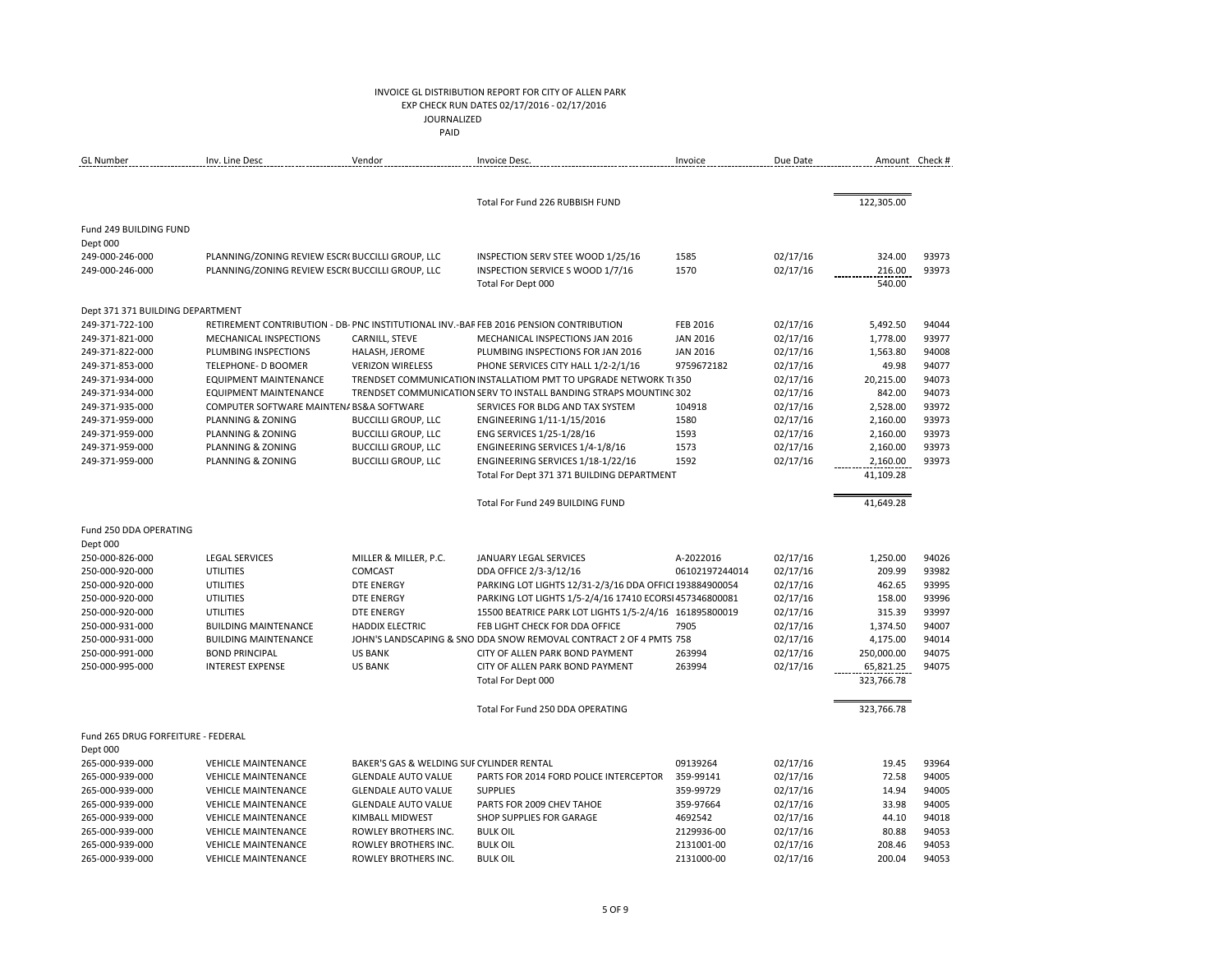| <b>GL</b> Number                   | Inv. Line Desc                                           | Vendor                                          | Invoice Desc.                                                                                   | Invoice               | Due Date             |                  | Amount Check # |
|------------------------------------|----------------------------------------------------------|-------------------------------------------------|-------------------------------------------------------------------------------------------------|-----------------------|----------------------|------------------|----------------|
| 265-000-939-000<br>265-000-939-000 | <b>VEHICLE MAINTENANCE</b><br><b>VEHICLE MAINTENANCE</b> | ROWLEY BROTHERS INC.<br><b>TAYLOR CHEVROLET</b> | <b>BULK OIL</b><br>PARTS FOR 2009 TAHOE                                                         | 2131003-00<br>5009320 | 02/17/16<br>02/17/16 | 243.60<br>223.40 | 94053<br>94069 |
| 265-000-939-000<br>265-000-939-000 | <b>VEHICLE MAINTENANCE</b><br><b>VEHICLE MAINTENANCE</b> | <b>VILLAGE FORD</b><br><b>VILLAGE FORD</b>      | <b>PARTS</b><br>SERVICE TO FORD TAURUS                                                          | 166220<br>80717       | 02/17/16<br>02/17/16 | 576.93<br>336.01 | 94079<br>94079 |
| 265-000-984-000                    | COMPUTER EQUIPMENT/SOFTWA THOMSON REUTERS-WEST           |                                                 | INFORMATION CHARGES 1/1-1/31/16                                                                 | 833376032             | 02/17/16             | 147.00           | 94071          |
|                                    |                                                          |                                                 | Total For Dept 000                                                                              |                       |                      | 2,201.37         |                |
|                                    |                                                          |                                                 | Total For Fund 265 DRUG FORFEITURE - FEDERAL                                                    |                       |                      | 2,201.37         |                |
| Fund 266 DRUG FORFEITURE - STATE   |                                                          |                                                 |                                                                                                 |                       |                      |                  |                |
| Dept 000                           |                                                          |                                                 |                                                                                                 |                       |                      |                  |                |
| 266-000-657-000                    |                                                          |                                                 | FORFEITED MONIES-STATE&LOCAL BELTONE HEARING CENTER PRE-EMPLOYMENT HEARING SCREENING P HO 65765 |                       | 02/17/16             | 65.00            | 93966          |
| 266-000-657-000                    |                                                          |                                                 | FORFEITED MONIES-STATE&LOCAL PSYBUS PSYCHOLOGICAL CON PSYCH EVALUATION FOR NEW HIRE             | 15785                 | 02/17/16             | 585.00           | 94048          |
| 266-000-657-000                    | FORFEITED MONIES-STATE&LOCAL VISIONARY, THE              |                                                 | PRE EMPLOYMENT VISION SCREENING P HOYE 19545                                                    |                       | 02/17/16             | 50.00            | 94080          |
| 266-000-964-000                    | <b>FORFEITURE RETURNS</b>                                | TOWNSON, TYLER JACOB                            | <b>FORFEITURE RETURN</b>                                                                        | REIMBURSEMENT         | 02/17/16             | 1,620.00         | 94072          |
|                                    |                                                          |                                                 | Total For Dept 000                                                                              |                       |                      | 2,320.00         |                |
|                                    |                                                          |                                                 | Total For Fund 266 DRUG FORFEITURE - STATE                                                      |                       |                      | 2,320.00         |                |
| Fund 271 LIBRARY                   |                                                          |                                                 |                                                                                                 |                       |                      |                  |                |
| Dept 000                           |                                                          |                                                 |                                                                                                 |                       |                      |                  |                |
| 271-000-728-000                    | OFFICE SUPPLIES                                          | <b>BLAKNEY, DAN</b>                             | REIMBURSEMENT ON LIBRARY SUPPLIES                                                               | REIMBURSEMENT         | 02/17/16             | 129.50           | 93968          |
| 271-000-728-000                    | OFFICE SUPPLIES                                          | DEMCO, INC.                                     | MISC SUPPLIES FOR LIBRARY                                                                       | 5789001               | 02/17/16             | 248.05           | 93986          |
| 271-000-728-000                    | OFFICE SUPPLIES                                          |                                                 | NATIONAL BUSINESS FURNITI NEW CIRCULATION DESKS FOR LIBRARY                                     | ZJ908838-OTG          | 02/17/16             | 2,694.84         | 94028          |
| 271-000-728-000                    | <b>OFFICE SUPPLIES</b>                                   |                                                 | NATIONAL BUSINESS FURNITI NEW CIRCULATION DESKS FOR LIBRARY                                     | ZJ908678-OTG          | 02/17/16             | 3,631.21         | 94028          |
| 271-000-728-000                    | <b>OFFICE SUPPLIES</b>                                   | <b>NEUTRON INDUSTRIES</b>                       | SUPPLIES FOR LIBRARY                                                                            | 97615305              | 02/17/16             | 324.00           | 94030          |
| 271-000-728-000                    | <b>OFFICE SUPPLIES</b>                                   | THE LIBRARY NETWORK                             | PMT FOR MICH RESIDENTIAL CODES                                                                  | 54697                 | 02/17/16             | 125.75           | 94070          |
| 271-000-728-000                    | <b>OFFICE SUPPLIES</b>                                   | THE LIBRARY NETWORK                             | <b>EARLY LITERACY STATIONS</b>                                                                  | 54767                 | 02/17/16             | 10,604.89        | 94070          |
| 271-000-728-000                    | OFFICE SUPPLIES                                          | U.S. DIARY                                      | MONTHLY PLANNING GUIDE                                                                          | 5196082               | 02/17/16             | 420.34           | 94076          |
| 271-000-757-000                    | <b>OPERATING SUPPLIES</b>                                | ALLEN PARK HIGH SCHOOL                          | PMT FOR ADVERTISEMENT IN 2015/2016 ALLEI 2015/2016                                              |                       | 02/17/16             | 75.00            | 93957          |
| 271-000-757-000                    | <b>OPERATING SUPPLIES</b>                                | <b>HARTWIG, LYNN CDA</b>                        | PRESCHOOL PROGRAM ON 2/9/16                                                                     | PRESCHOOL PROG        | 02/17/16             | 100.00           | 94009          |
| 271-000-757-000                    | <b>OPERATING SUPPLIES</b>                                |                                                 | SHULMAN TERRENCE DARYL PMT FOR ADULT PROG OUR STUFF AND US ON OUR STUFF & US                    |                       | 02/17/16             | 100.00           | 94058          |
| 271-000-757-000                    | <b>OPERATING SUPPLIES</b>                                | SWINEHART, BRANDI                               | REIMBURSEMENT FOR PLA 2016 CONF APRIL 2( REIMBURSEMENT                                          |                       | 02/17/16             | 882.20           | 94066          |
| 271-000-827-000                    | <b>LIBRARY SERVICES</b>                                  |                                                 | PIPER MOUNTAIN WEBS LLC RESPONSIVE DESIGN UPGRADE                                               | 2992                  | 02/17/16             | 325.00           | 94040          |
| 271-000-827-000                    | <b>LIBRARY SERVICES</b>                                  | UNIQUE MANAGEMENT SER\ PLACEMENTS 1/4-1/18/16   |                                                                                                 | 419888                | 02/17/16             | 89.50            | 94074          |
| 271-000-828-000                    | <b>MATERIALS</b>                                         | <b>BAKER &amp; TAYLOR</b>                       | PAYMENT FOR MATERIALS                                                                           | 2031658150            | 02/17/16             | 80.63            | 93963          |
| 271-000-828-000                    | <b>MATERIALS</b>                                         | <b>BAKER &amp; TAYLOR</b>                       | <b>MATERIALS FOR LIBRARY</b>                                                                    | 2031666835            | 02/17/16             | 17.75            | 93963          |
| 271-000-828-000                    | <b>MATERIALS</b>                                         | <b>BAKER &amp; TAYLOR</b>                       | <b>MATERIALS FOR LIBRARY</b>                                                                    | 2031691548            | 02/17/16             | 150.62           | 93963          |
| 271-000-828-000                    | <b>MATERIALS</b>                                         | <b>BLACKSTONE AUDIO, INC</b>                    | AUDIOBOOKS FOR LIBRARY                                                                          | 811042                | 02/17/16             | 122.93           | 93967          |
| 271-000-828-000                    | <b>MATERIALS</b>                                         | <b>BRODART CO.</b>                              | CHILDRENS MATERIAL FOR LIBRARY                                                                  | B4246052              | 02/17/16             | 164.37           | 93970          |
| 271-000-828-000                    | <b>MATERIALS</b>                                         | <b>INFOBASE PUBLISHING</b>                      | ONE YEAR SUBSCRIPTION STARTING 2/1/16                                                           | 281733                | 02/17/16             | 416.50           | 94010          |
| 271-000-828-000                    | <b>MATERIALS</b>                                         | <b>NINER ERICA</b>                              | REIMBURSEMENT FOR DVD FOR LIBRARY                                                               | REIMBURSEMENT         | 02/17/16             | 585.14           | 94033          |
| 271-000-828-000                    | <b>MATERIALS</b>                                         | THE LIBRARY NETWORK                             | CONSUMER REPORTS SUBSCRIPTION 3/1/16-2/ 54766                                                   |                       | 02/17/16             | 1,075.00         | 94070          |
| 271-000-828-000                    | <b>MATERIALS</b>                                         |                                                 | WOLPER SUBSCRIPTION SERV SEMI-ANNUAL SUBSCRIPTION RENEWAL FOR L 114939                          |                       | 02/17/16             | 1,880.89         | 94087          |
| 271-000-828-000                    | <b>MATERIALS</b>                                         |                                                 | WOLPER SUBSCRIPTION SERV NEW MAGAZINE SUBSCRIPTION FOR LIBRARY 114514                           |                       | 02/17/16             | 109.29           | 94087          |
| 271-000-853-000                    | <b>TELEPHONE</b>                                         | AT & T LONG DISTANCE                            | LONG PHONE SERVICE 01/01-01/31/16                                                               | 02172016              | 02/17/16             | 3.95             | 93961          |
| 271-000-920-000                    | <b>UTILITIES</b>                                         | ALLEN PARK, CITY OF.                            | WATER BILL FOR LIBRARY 10/1-1/1/16                                                              | 90-AL081-00           | 02/17/16             | 184.12           | 93955          |
|                                    |                                                          |                                                 | Total For Dept 000                                                                              |                       |                      | 24,541.47        |                |

Total For Fund 271 LIBRARY 24,541.47

 $\equiv$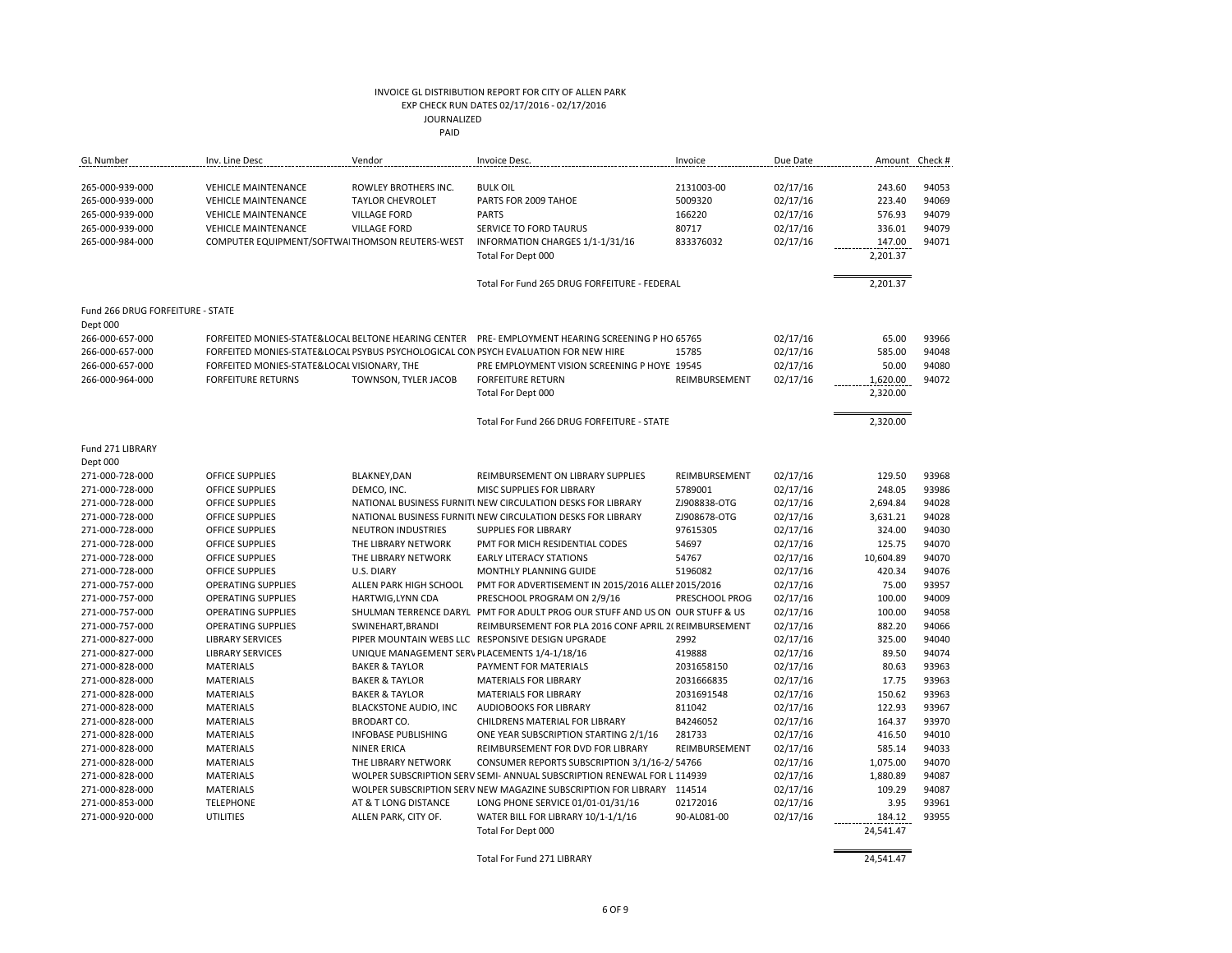### INVOICE GL DISTRIBUTION REPORT FOR CITY OF ALLEN PARK EXP CHECK RUN DATES 02/17/2016 - 02/17/2016

JOURNALIZED

| ------------<br>$\begin{array}{ccc} \multicolumn{3}{c}{} & \multicolumn{3}{c}{} & \multicolumn{3}{c}{} & \multicolumn{3}{c}{} & \multicolumn{3}{c}{} & \multicolumn{3}{c}{} & \multicolumn{3}{c}{} & \multicolumn{3}{c}{} & \multicolumn{3}{c}{} & \multicolumn{3}{c}{} & \multicolumn{3}{c}{} & \multicolumn{3}{c}{} & \multicolumn{3}{c}{} & \multicolumn{3}{c}{} & \multicolumn{3}{c}{} & \multicolumn{3}{c}{} & \multicolumn{3}{c}{} & \multicolumn{3}{c}{} & \multicolumn{3}{c}{} & \multicolumn$ |
|--------------------------------------------------------------------------------------------------------------------------------------------------------------------------------------------------------------------------------------------------------------------------------------------------------------------------------------------------------------------------------------------------------------------------------------------------------------------------------------------------------|
| PAID                                                                                                                                                                                                                                                                                                                                                                                                                                                                                                   |
|                                                                                                                                                                                                                                                                                                                                                                                                                                                                                                        |

| GL Number                              | Inv. Line Desc                                  | Vendor                                                   | Invoice Desc.                                                                          | Invoice         | Due Date |                      | Amount Check # |
|----------------------------------------|-------------------------------------------------|----------------------------------------------------------|----------------------------------------------------------------------------------------|-----------------|----------|----------------------|----------------|
|                                        |                                                 |                                                          |                                                                                        |                 |          |                      |                |
| Fund 392 COMMUNITY CENTER DEBT SERVICE |                                                 |                                                          |                                                                                        |                 |          |                      |                |
| Dept 000                               |                                                 |                                                          |                                                                                        |                 |          |                      |                |
| 392-000-995-000                        | <b>BOND INTEREST</b>                            | <b>US BANK</b>                                           | CITY OF ALLEN PARK BOND PAYMENT                                                        | 263994          | 02/17/16 | 123,993.75           | 94075          |
|                                        |                                                 |                                                          | Total For Dept 000                                                                     |                 |          | 123,993.75           |                |
|                                        |                                                 |                                                          |                                                                                        |                 |          |                      |                |
|                                        |                                                 |                                                          | Total For Fund 392 COMMUNITY CENTER DEBT SERVICE                                       |                 |          | 123,993.75           |                |
|                                        |                                                 |                                                          |                                                                                        |                 |          |                      |                |
| Fund 592 WATER & SEWER                 |                                                 |                                                          |                                                                                        |                 |          |                      |                |
| Dept 601 601 SEWER                     |                                                 |                                                          |                                                                                        |                 |          |                      |                |
| 592-601-602-000                        | PURCHASED WATER                                 |                                                          | GREAT LAKES WATER AUTHO WATER / SEWER USAGE 12/1-1/1/16                                | DECWHOLESALE    | 02/17/16 | 163,445.35           | 93987          |
| 592-601-604-000                        | <b>IWC CHARGES - DETROIT</b>                    |                                                          | GREAT LAKES WATER AUTHO CHARGES FOR THE MONTH OF DEC                                   | <b>DECIWC</b>   | 02/17/16 | 2,494.25             | 93988          |
| 592-601-605-000                        | SEWAGE DISPOSAL - DETROIT                       |                                                          | GREAT LAKES WATER AUTHO SEWER CHARGES FOR JANUARY 2016                                 | JANSEWER        | 02/17/16 | 54,800.00            | 93989          |
| 592-601-605-100                        | <b>DETROIT POLLUTANTS</b>                       |                                                          | GREAT LAKES WATER AUTHO POLLUTANT SURCHARGE FOR DEC FORD NEW I DECPOLLUTANT            |                 | 02/17/16 | 79.01                | 93990          |
| 592-601-607-300                        | EXCESS FLOWS - WAYNE COUNTY WAYNE COUNTY        |                                                          | FEB 2016 FIXED EXCESS                                                                  | 282653          | 02/17/16 | 92,344.00            | 94082          |
| 592-601-643-000                        | <b>UTILITIES</b>                                | AT & T LONG DISTANCE                                     | LONG PHONE SERVICE 01/01-01/31/16                                                      | 02172016        | 02/17/16 | 7.49                 | 93961          |
| 592-601-643-000                        | UTILITIES                                       | <b>DTE ENERGY</b>                                        | SERVICES 01/12-02/11/16                                                                | 02172016        | 02/17/16 | 3,298.82             | 93993          |
| 592-601-667-001                        | <b>VEHICLE MAINTENANCE</b>                      | BAKER'S GAS & WELDING SUF CYLINDER RENTAL                |                                                                                        | 09139264        | 02/17/16 | 19.49                | 93964          |
| 592-601-667-001                        | <b>VEHICLE MAINTENANCE</b>                      | ROWLEY BROTHERS INC.                                     | <b>BULK OIL</b>                                                                        | 2129936-00      | 02/17/16 | 80.88                | 94053          |
| 592-601-667-001                        | <b>VEHICLE MAINTENANCE</b>                      | ROWLEY BROTHERS INC.                                     | <b>BULK OIL</b>                                                                        | 2131001-00      | 02/17/16 | 208.50               | 94053          |
| 592-601-667-001                        | <b>VEHICLE MAINTENANCE</b>                      | ROWLEY BROTHERS INC.                                     | <b>BULK OIL</b>                                                                        | 2131000-00      | 02/17/16 | 200.06               | 94053          |
| 592-601-667-001                        | <b>VEHICLE MAINTENANCE</b>                      | ROWLEY BROTHERS INC.                                     | <b>BULK OIL</b>                                                                        | 2131003-00      | 02/17/16 | 243.60               | 94053          |
| 592-601-671-001                        | <b>SEWER MAINTENANCE</b>                        | <b>GREAT LAKES ACE 18415</b>                             | SUPPLIES FOR WATER DEPT                                                                | 843/416         | 02/17/16 | 99.99                | 93952          |
| 592-601-671-001                        | SEWER MAINTENANCE                               | <b>BUCCILLI GROUP, LLC</b>                               | INSPECTION SERVICE R TOLLIVER 2/2-2/5/16                                               | 1597            | 02/17/16 | 1,836.00             | 93973          |
| 592-601-671-001                        | <b>SEWER MAINTENANCE</b>                        | <b>CITY OF MOUNT CLEMENS</b>                             | SEPTIC/VACOTR DUMPS                                                                    | 10587           | 02/17/16 | 975.00               | 93979          |
| 592-601-671-001                        | <b>SEWER MAINTENANCE</b>                        | LOWE'S                                                   | SUPPLIES FOR VARIOUS DEPT                                                              | JAN99006314951  | 02/17/16 | 257.27               | 94020          |
| 592-601-671-001                        | SEWER MAINTENANCE                               | <b>RJ&amp;J ENTERPRISES</b>                              | ALLEN PARK SANITARY SEWER REPAIR AT 7607 9443                                          |                 | 02/17/16 | 4,500.00             | 94052          |
| 592-601-673-001                        | <b>MAIN MAINTENANCE</b>                         | GREAT LAKES ACE 18415                                    | SUPPLIES FOR WATER DEPT                                                                | 860/416         | 02/17/16 | 17.99                | 93952          |
| 592-601-673-001                        | <b>MAIN MAINTENANCE</b>                         | GREAT LAKES ACE 18415                                    | SUPPLIES FOR WATER DEPT                                                                | 863/416         | 02/17/16 | 7.98                 | 93952          |
| 592-601-673-001                        | <b>MAIN MAINTENANCE</b>                         | ACME BOLT & NUT CO., INC. PARTS FOR WATER DEPT           |                                                                                        | 57509           | 02/17/16 | 268.40               | 93953          |
| 592-601-673-001                        | <b>MAIN MAINTENANCE</b>                         | JOHN D. OSBORNE TRUCKING CLASS 2 FILL SAND               |                                                                                        | 086558          | 02/17/16 | 408.75               | 94015          |
| 592-601-673-001                        | <b>MAIN MAINTENANCE</b>                         | LOWE'S                                                   | SUPPLIES FOR VARIOUS DEPT                                                              | JAN99006314951  | 02/17/16 | 31.48                | 94020          |
| 592-601-673-001                        | <b>MAIN MAINTENANCE</b>                         | MICHIGAN BUSINESS & AUCT POSTAGE WATER DEPT              |                                                                                        | 67731           | 02/17/16 | 13.99                | 94046          |
| 592-601-678-001                        | <b>METER MAINTENANCE</b>                        | ETNA SUPPLY COMPANY                                      | PARTS FOR WATER DEPT                                                                   | S101689383.001  | 02/17/16 | 3,160.00             | 94001          |
| 592-601-678-001                        | <b>METER MAINTENANCE</b>                        | ETNA SUPPLY COMPANY                                      | PARTS FOR WATER DEPT                                                                   | \$101689688.001 | 02/17/16 | 3,395.01             | 94001          |
| 592-601-678-001                        | <b>METER MAINTENANCE</b>                        | ETNA SUPPLY COMPANY                                      | PARTS FOR WATER DEPT                                                                   | \$101689688.002 | 02/17/16 | 3,364.22             | 94001          |
| 592-601-678-001                        | <b>METER MAINTENANCE</b>                        | LOWE'S                                                   | SUPPLIES FOR VARIOUS DEPT                                                              | JAN99006314951  | 02/17/16 | 144.56               | 94020          |
| 592-601-678-002                        | STORM/CB MAINTENANCE                            | DIX BLOCK & SUPPLY CO.                                   | SUPPLIES FOR WATER DEPT                                                                | 78974           | 02/17/16 | 285.90               | 93991          |
| 592-601-678-002                        | STORM/CB MAINTENANCE                            | DIX BLOCK & SUPPLY CO.                                   | <b>SUPPLIES FOR WATER</b>                                                              | 78971           | 02/17/16 | 442.00               | 93991          |
| 592-601-678-002                        |                                                 | LOWE'S                                                   | SUPPLIES FOR VARIOUS DEPT                                                              | JAN99006314951  | 02/17/16 | 18.97                | 94020          |
| 592-601-678-003                        | STORM/CB MAINTENANCE<br><b>PAVEMENT REPAIRS</b> |                                                          | INSPECTION SERVICE ANDREW HASS 1/25-1/29 1590                                          |                 | 02/17/16 |                      | 93973          |
|                                        |                                                 | <b>BUCCILLI GROUP, LLC</b>                               |                                                                                        |                 |          | 1,080.00             | 93973          |
| 592-601-678-003                        | <b>PAVEMENT REPAIRS</b>                         | <b>BUCCILLI GROUP, LLC</b><br><b>BUCCILLI GROUP, LLC</b> | INSPECTION SERVICES A HASS 1/11-1/15/16<br>INSPECTION SERVICES A HASS 1/18-1/22/16     | 1579<br>1591    | 02/17/16 | 1,080.00<br>1,080.00 | 93973          |
| 592-601-678-003                        | PAVEMENT REPAIRS                                |                                                          | RETIREMENT CONTRIBUTION - DB- PNC INSTITUTIONAL INV.-BAF FEB 2016 PENSION CONTRIBUTION |                 | 02/17/16 |                      | 94044          |
| 592-601-722-100                        |                                                 |                                                          |                                                                                        | <b>FEB 2016</b> | 02/17/16 | 16,154.31            |                |
| 592-601-822-000                        | <b>COMPUTER SERVICE MAINT</b>                   | <b>KENNEDY INDUSTRIES</b>                                | AP RETENTION BASIN SCADA COMPUTER HARD 567137                                          |                 | 02/17/16 | 835.20               | 94016          |
| 592-601-822-000                        | <b>COMPUTER SERVICE MAINT</b>                   |                                                          | TRENDSET COMMUNICATION INSTALLATIOM PMT TO UPGRADE NETWORK T(350                       |                 | 02/17/16 | 20,205.99            | 94073          |
| 592-601-822-000                        | <b>COMPUTER SERVICE MAINT</b>                   |                                                          | TRENDSET COMMUNICATION SERV TO INSTALL BANDING STRAPS MOUNTING 302                     |                 | 02/17/16 | 842.50               | 94073          |
| 592-601-826-000                        | <b>CITY ATTORNEY</b>                            | THE PLATO LAW FIRM                                       | CHRISTENSEN V CITY OF ALLEN PARK JULY-AUG 5034                                         |                 | 02/17/16 | 1,564.20             | 94043          |
| 592-601-826-000                        | <b>CITY ATTORNEY</b>                            | THE PLATO LAW FIRM                                       | LISA MALTAV CITY OF AP JULY-AUG 2015                                                   | 5035<br>2542    | 02/17/16 | 136.20<br>728.05     | 94043<br>94085 |
| 592-601-900-000                        | PRINTING & PUBLISHING                           | ALLEGRA MARKETING                                        | SERVICE FOR PROSESSING FEB WATER BILLS                                                 |                 | 02/17/16 |                      |                |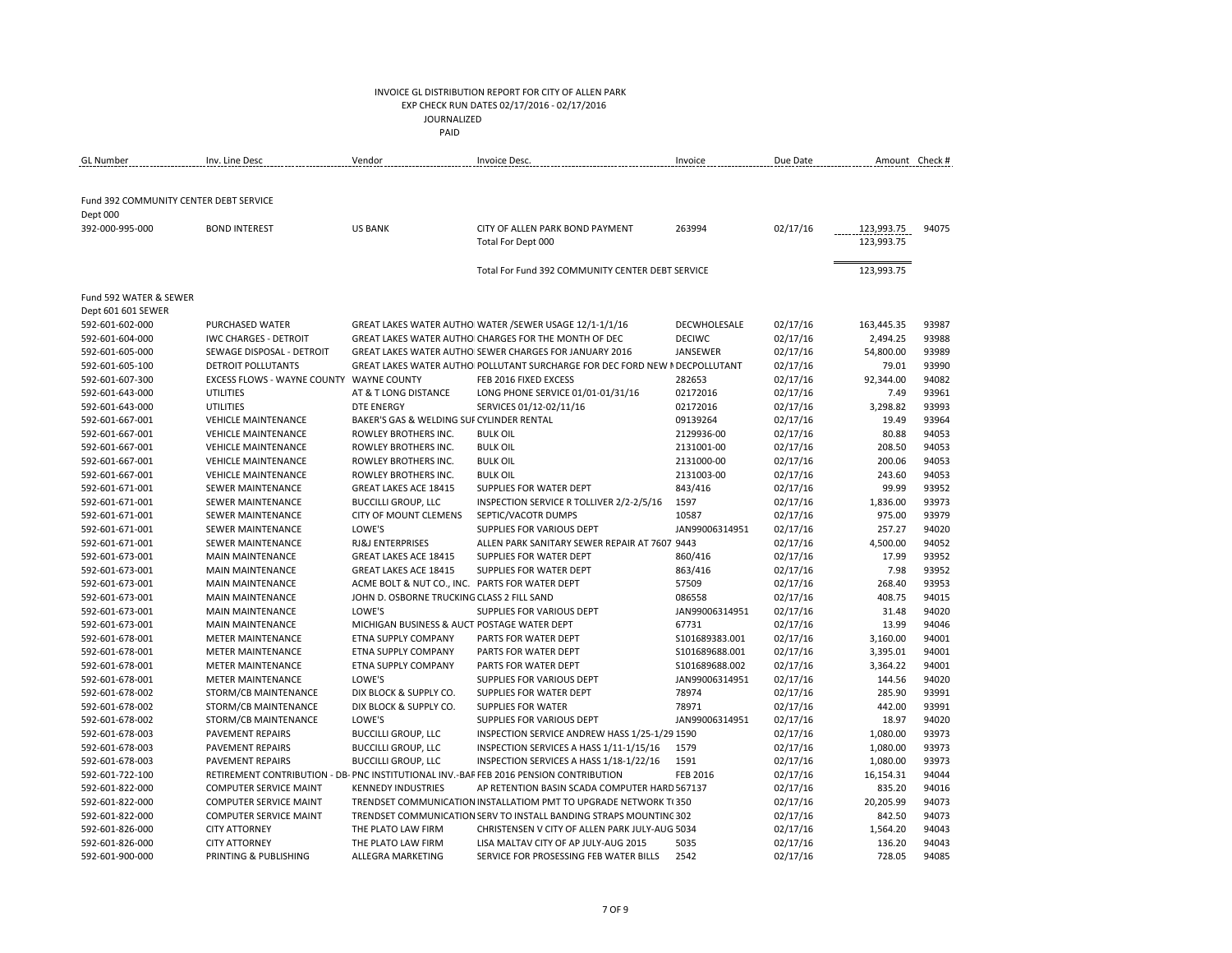| <b>GL</b> Number   | Inv. Line Desc                               | Vendor                     | Invoice Desc.                                                                         | Invoice    | Due Date | Amount     | Check # |
|--------------------|----------------------------------------------|----------------------------|---------------------------------------------------------------------------------------|------------|----------|------------|---------|
|                    |                                              |                            |                                                                                       |            |          |            |         |
| 592-601-923-000    | PROFESSIONAL SERVICES                        | RITTER GIS INC             | WATER SEWER CMMS SUPPORT SERVICE FOR J 2016-0052                                      |            | 02/17/16 | 640.00     | 94051   |
| 592-601-960-000    | <b>TRAINING &amp; EDUCATION</b>              | <b>STATE OF MICHIGAN</b>   | JEREMY HANKINS EXAM FEE CERTIFICATION S-3ID #19078                                    |            | 02/17/16 | 70.00      | 94061   |
| 592-601-960-000    | <b>TRAINING &amp; EDUCATION</b>              | <b>STATE OF MICHIGAN</b>   | MIKE OLOUGHLIN EXAM FEE CERTIFICATION S-ID# 17245                                     |            | 02/17/16 | 70.00      | 94062   |
| 592-601-960-000    | <b>TRAINING &amp; EDUCATION</b>              | <b>STATE OF MICHIGAN</b>   | EXAM FEE FOR WILLIAM E MINER JR CERTIFICA ID#14116                                    |            | 02/17/16 | 70.00      | 94063   |
| 592-601-960-000    | <b>TRAINING &amp; EDUCATION</b>              | <b>STATE OF MICHIGAN</b>   | EXAM FEE FOR TERRY KEHR CERTIFICATION S-1 ID#15801                                    |            | 02/17/16 | 70.00      | 94064   |
| 592-601-960-000    | <b>TRAINING &amp; EDUCATION</b>              | <b>STATE OF MICHIGAN</b>   | EXAM FEE FOR TOM MURRAY CERTIFICATION C ID# 14048                                     |            | 02/17/16 | 70.00      | 94065   |
| 592-601-962-000    | <b>MISCELLANEOUS</b>                         | MAILFINANCE                | SERVICE PERIOD FOR 3/13/16-6/12/16                                                    | N5776109   | 02/17/16 | 938.65     | 94021   |
|                    |                                              |                            | Total For Dept 601 601 SEWER                                                          |            |          | 382,084.06 |         |
|                    |                                              |                            |                                                                                       |            |          |            |         |
| Dept 603 603 BASIN |                                              |                            |                                                                                       |            |          |            |         |
| 592-603-722-100    |                                              |                            | RETIREMENT CONTRIBUTION - DB-PNC INSTITUTIONAL INV.-BAF FEB 2016 PENSION CONTRIBUTION | FEB 2016   | 02/17/16 | 13,461.88  | 94044   |
| 592-603-853-000    | <b>TELEPHONE</b>                             | <b>AT &amp; T</b>          | SERVICES 2/4-3/3/16                                                                   | 02172016   | 02/17/16 | 647.38     | 93962   |
| 592-603-853-000    | TELEPHONE- DAVE HAGEMAN BAS VERIZON WIRELESS |                            | PHONE SERVICES CITY HALL 1/2-2/1/16                                                   | 9759672182 | 02/17/16 | 313.87     | 94077   |
| 592-603-920-000    | UTILITIES                                    | DTE ENERGY                 | SERVICES 01/12-02/11/16                                                               | 02172016   | 02/17/16 | 4,020.78   | 93993   |
| 592-603-920-000    | <b>UTILITIES</b>                             | <b>DTE ENERGY</b>          | SERVICE 2/11-2/11/16                                                                  | 02172016   | 02/17/16 | 409.50     | 93999   |
| 592-603-939-000    | <b>VEHICLE MAINTENANCE</b>                   | CLASSIC AUTO WASH INC.     | SERVICES FOR MONTH OF JANUARY                                                         | 1593       | 02/17/16 | 3.90       | 93981   |
| 592-603-939-000    | <b>VEHICLE MAINTENANCE</b>                   | <b>GLENDALE AUTO VALUE</b> | <b>PARTS</b>                                                                          | 359-99610  | 02/17/16 | 51.99      | 94005   |
| 592-603-939-000    | <b>VEHICLE MAINTENANCE</b>                   | KIMBALL MIDWEST            | SHOP SUPPLIES FOR GARAGE                                                              | 4692542    | 02/17/16 | 44.12      | 94018   |
| 592-603-940-000    | FAIRLANE/INDEPNCE MKT STATIOI AT & T         |                            | SERVICES 2/4-3/3/16                                                                   | 02172016   | 02/17/16 | 120.73     | 93962   |